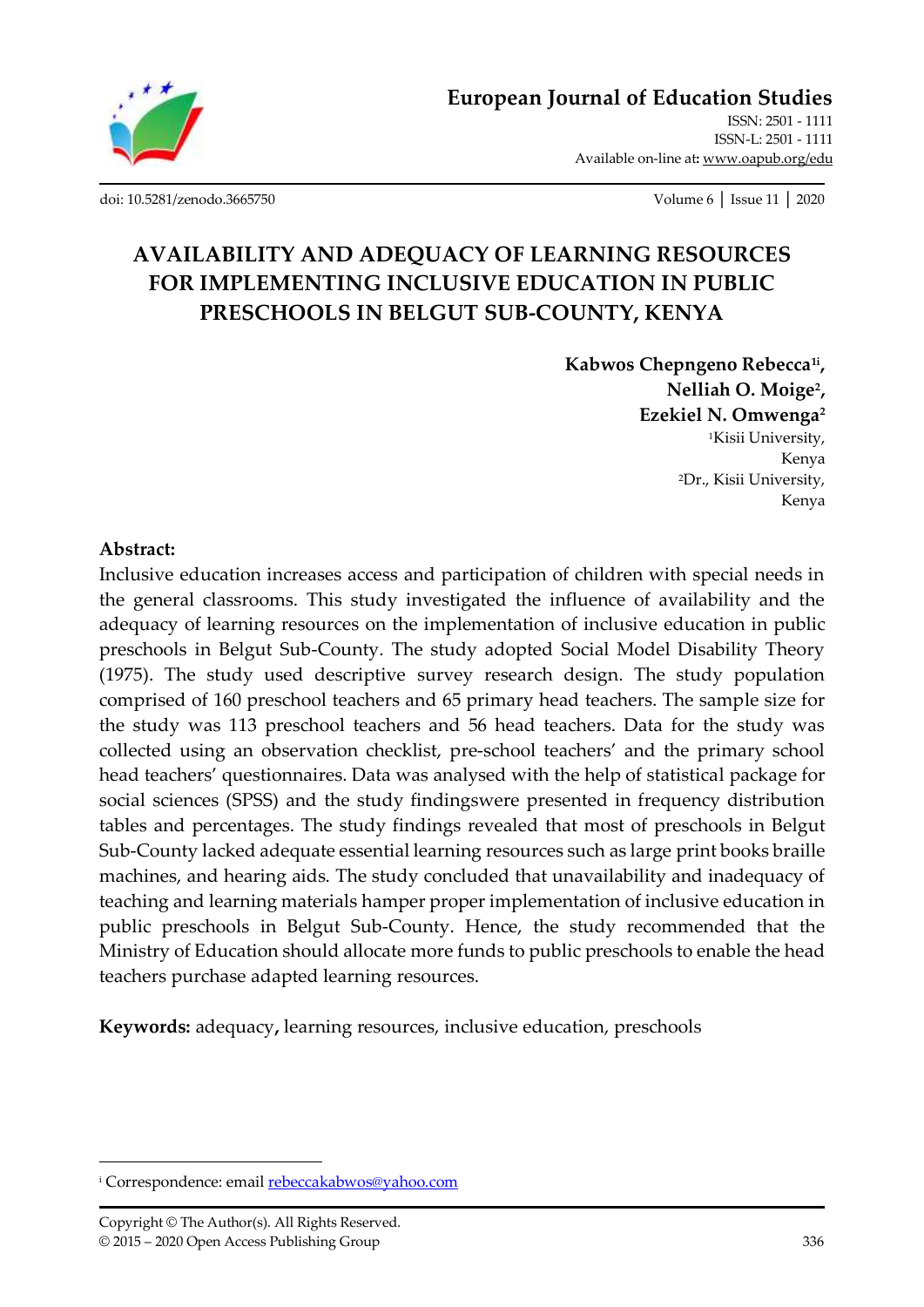## **1. Introduction**

Inclusive Education is a right for every child and is articulated in the education policies globally as per the Salamanca Declaration and Framework for Action on special needs education of 1994 (Centre for Studies on Inclusive Education, 2018). Inclusive education aspires to provide equal education to all the learners irrespective of diversities (UNESCO, 1994). The UN Sustainable Development Goal No. 4, Target 5 states that by 2030 all people including those with disabilities should be provided with equal quality education (UNESCO, 2017). When both learners with and without special needs learn together they develop friendship and social skills such as tolerance that will enable them to live peacefully and work together in an inclusive society leading to the creation of a just, cohesive and inclusive society (Ministry of State for Planning and National Development-Kenya, 2012).

Research studies reveal that although inclusive education has successfully been implemented globally, it is yet to be fully realized (Muna, 2014; Njoka & Syallo, 2012; Underwood, 2013; Zulu, 2014). Despite the existence of inclusive education policies in the developing countries, mainstream schools still lack adequate and appropriate resources to cater for both learners with and without special needs (Wanjohi, 2019). According Okongo, Ngao, Rop and Nyongesa (2015) teaching/learning resources impact on effectiveness of inclusive education. Inclusive education provides equal educational opportunities to learners with special needs to develop social and practical skills that will prepare them for living and working in an inclusive society. Without adequate and adapted learning resources and physical facilities, inclusive education remains a challenge for learners with special needs.

## **2. Literature Review**

Adequate and appropriate learning /teaching resources are critical if inclusive education is to be realized in preschools. Learning and teaching resources are materials or things that are used by teachers during classroom instructions to enhance the achievement of the lesson's objectives (KIE, 2006). Effective use of teaching and learning materials enhance the standards of education (UNESCO, 2008) and raises the performance of learners as they give the learners an opportunity to seek knowledge independently and revise what they have learnt (Ministry of Education, Guyana, 2016). Effective use of teaching and learning materials also gives learners with special needs an opportunity to use their full senses to enhance participation, exposes learners to real life experiences and assists them in conceptualizing abstract ideas (Kanno and Onyeachu, 2018). Warui (2014) also states that effective use of teaching and learning materials during teaching enhances classroom interaction and promote learning and positive outcome in education.

Children with diverse special needs attending regular schools may require specialized / adaaptive learning materials to enhance learning. Children with visual impairments have the same educational needs as the typically growing children and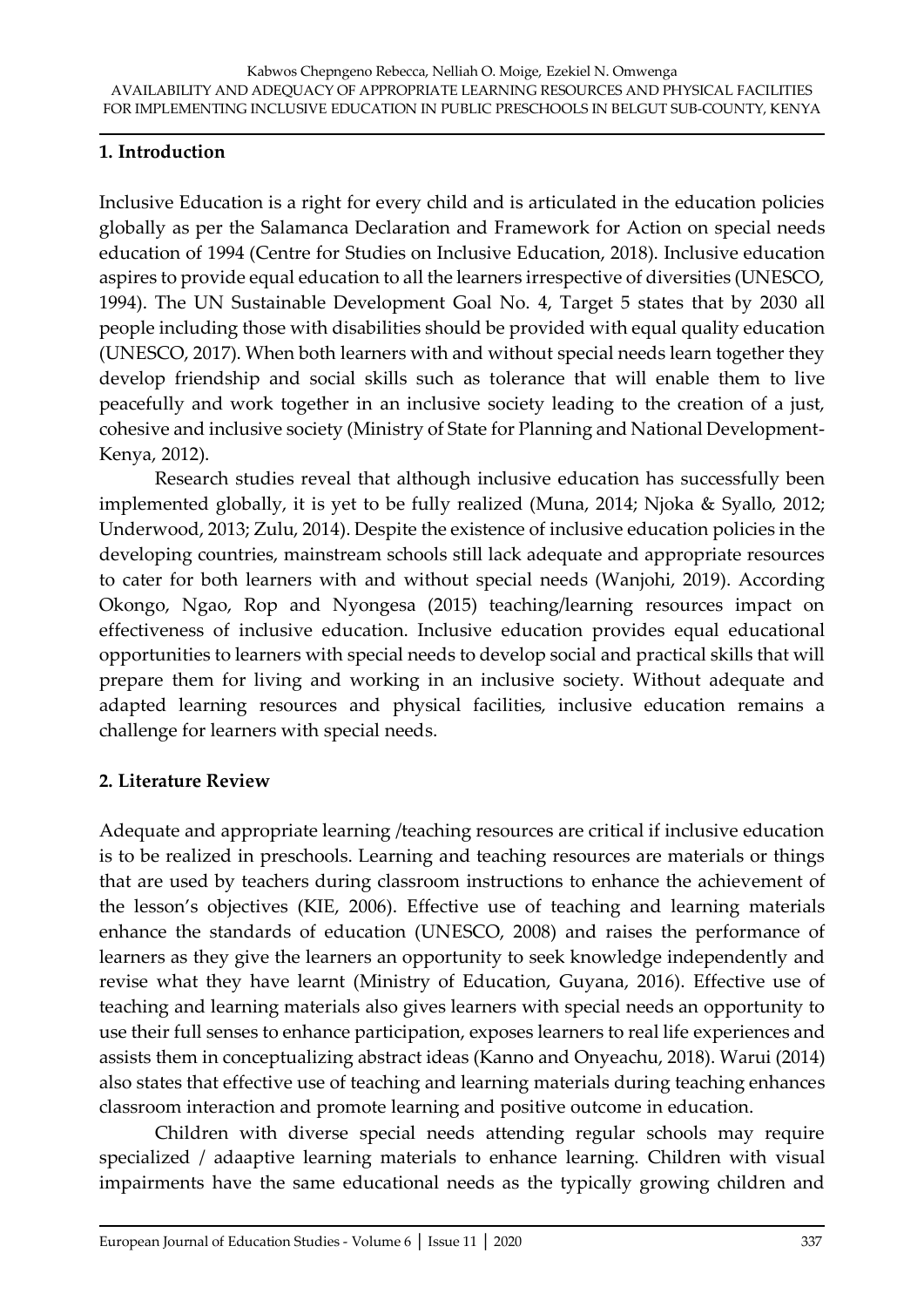hence should be assisted to accomplish them (UNICEF, 2018). The degree of visual impairements varies from partial sighted to total blindeness with each category requiring a learning devise that is appropriate to the individual need. According to Cox and Dykes (2001), children with visual impairents may use braille or large prints and sometimes optical devices. In addition, that learners living with disabilities should always be given a warm welcome (Adoyo and Odeny (2015) and seated in a position where they will have clear view (Cox and Dykes, 2001). Illinois Early Learning Project (2015) also recommends brightening or dimming lights as necessary for learners with visual impairements. According to Katz, Teris and Schery (2006), hearing aids enhance children's development of speech and language as well as access to the sounds in the environment. Illinois Early Learning Project further states that noise in the classroom be adjusted to acceptable level for the hearing and the visually challenged learners. Chimhenga (2014) argues that insufficient teaching and learning resources compromise participation of learners with disabilities in the mainstream education system. In addition, instructional and play materials should be adjusted to suit individual requirements of learners with special needs (Adoyo and Odeny, 2015).

Learners with specific disabilities require specialized or adapted educational resources both at individual and at school level to enable them participate effectively in the classroom learning activities with their peers (UNESCO, 2008; Wachira, 2012). According to UNESCO (2008), teaching and learning materials also enhance the standards of education (Glewwe et al., 2011). Similarly, effective utilization of learning resources during teaching enables learners to understand and master better the subject content being taught and to retain them for a long time of time (Kathure, 2011, cited in Kipkosgei & Kabwos, 2016)). Further still, effective use of sufficient learning materials raises the degree of participation for learners (Ajoke, 2017; Ministry of Education, Guyana, 2016). The Ministry of Education Science and Technology (2000) argues that effective use of teaching and learning resources make lessons to be child-centered.

Learning institutions should have adequate and suitable learning resources for teaching all learners. There are varying views as to whether teaching and learning resources are adequate and appropriate for all learners in the mainstream schools. According to Mumbi (2011), 64.9% of the schools in Nyeri County had the necessary equipment and facilities for special pupils. However, Mmbuji (2017) points out that teaching / learning resources and physical facilities found in schools are inadequate and are not designed for learners the with special needs. Nyaigoti (2013), in his study "Institutional factors influencing implementation of Inclusive Education" found that 94.3% of primary government schools in Rigoma Division, Nyamira County lacked adequate learning materials. Mwita, Wairiumu and Thinguri (2014) also support the view that most preschool teachers provide teaching and learning resources that did not meet the requirements of learners living with disabilities. The findings of Warui (2014) also indicate that 50% of the pre-primary schools did not have adequate instructional materials. According to a study conducted by Kirui (2014), majority of 72% respondents were of the view that regular primary lacked special education resources. Hence, lack of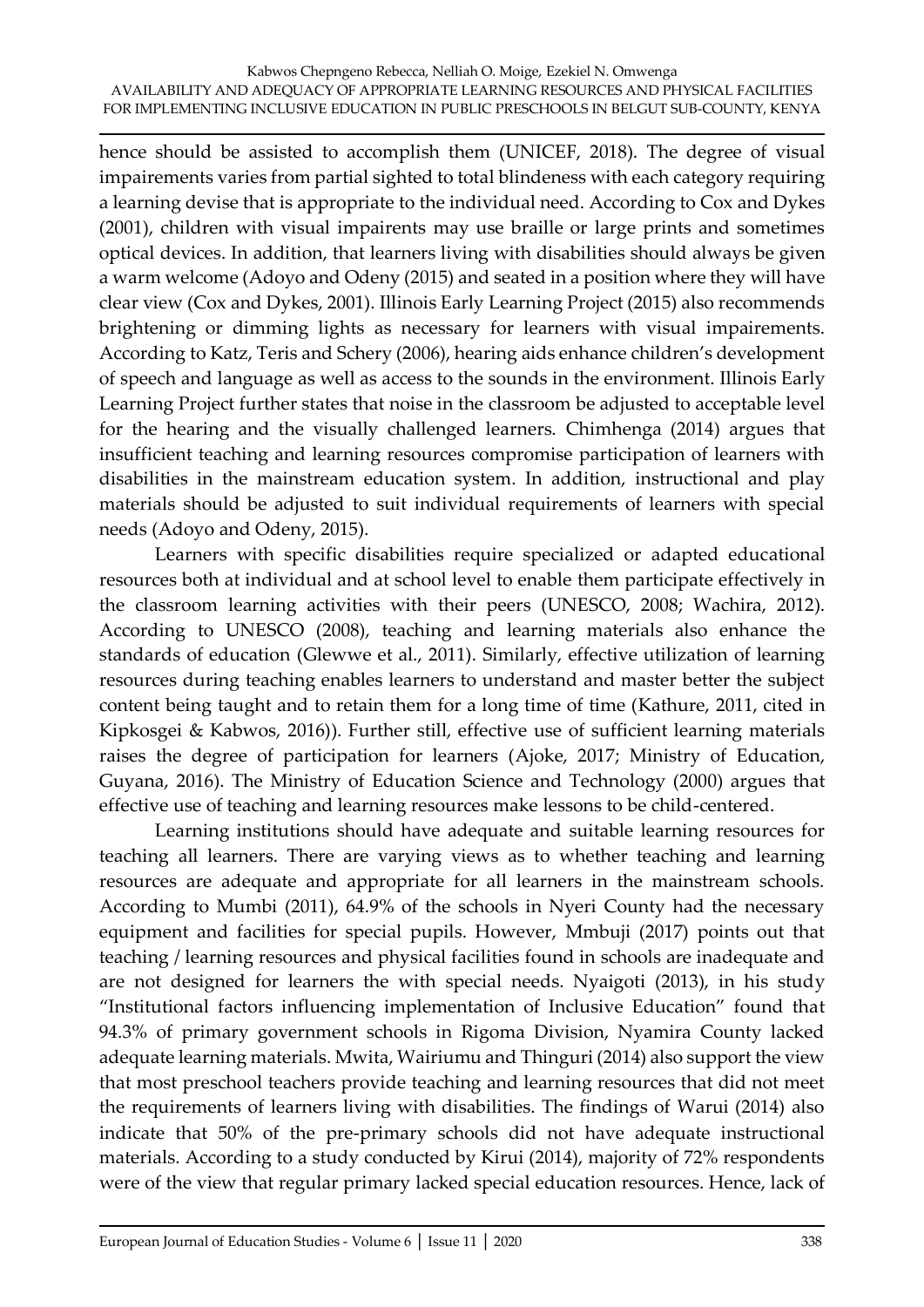adequate and appropriate learning resources in the regular schools will hamper the achievement of Vision 2030's social pillar of providing quality education to all learners by 2030.

# **3 Methodology**

## **3.1 Research Design**

This study is based on descriptive research design. Descriptive research design is concerned with describing, recording, analyzing and interpreting conditions that exist or existed (Kothari, 2008). Descriptive survey design allows a researcher to collect either qualitative or quantitative data or both which is then analysed and used to describe characteristics of a particular phenomenon or situation under study (Adi, 2020). Descriptive survey design is also useful when a researcher intends to establish characteristics and frequencies of a phenomenon under study (McCombes, 2019).

## **3.2 The Study Population**

The target population comprised of 160 pre-school teachers and 65 primary school headteachers teaching in public preschools and primary schools in Belgut Sub-County (Belgut Sub-County Education office, 2017). Pre-school teachers and head teachers were chosen for this study because they are the implementers of Inclusive Education in pre-primary schools in Belgut Sub-County; hence they had the necessary data for the study.

## **3.3 Sample size and Sampling Technique**

This study utilized stratified random sampling technique and Krejcie and Morgan (1970) table to sample preschool teachers and the head teachers in public pre-primary schools in Belgut Sub-County. The schools were first stratified into four education zones educational zones, namely: Waldai, Chemamul, Chaik and Kabianga zones. Thereafter Krejcie and Morgan (1970) table was referred to and samples of 113 out of the 160 preschool teachers and 56 out of 65 public school head- teachers were obtained.

#### **3.4 Data Collection Instrument**

Data for the study was collected using a checklist, preschool teachers and the head teachers' questionnaires These data collection instrument were chosen for this study because they complemented each other in gathering detailed and accurate data.

## **3.5 Methods of Data Analysis**

According to Chapman (2018), data analysis entails the processes of checking, organizing, modifying, transforming and extracting useful information from raw data This study adopted parallel mixed method approach whereby qualitative and quantitative data were collected and analyzed simultaneously and thereafter integrated to explain the study problems (Ponce & Maldonado, 2014). Quantitative data for this study was obtained from statements and opinion given by the respondents on challenges facing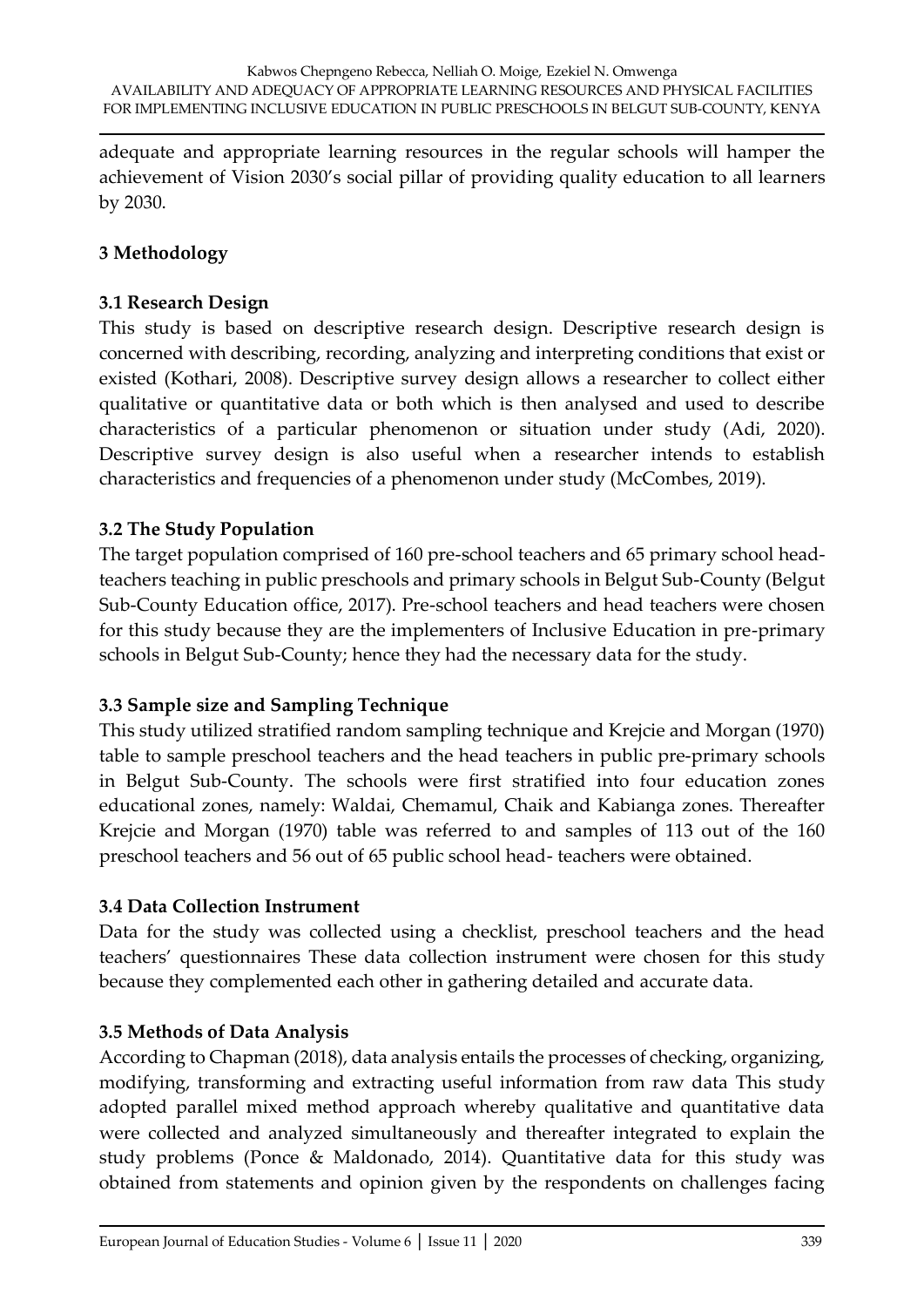inclusive education from preschool teachers and the head teachers' questionnaires. Qualitative data was also collected using a check list, analysed through thematic content analysis where information was summarized and emerging themes outlined and integrated with quantitative data to elaborate on the findings. All the sets of data wasanalyzed separately with the help of Statistical Package for Social Sciences (SPSS) Version 17 software using and presented in frequency distribution tables and percentages.

#### **3.6 Ethical Considerations**

Ethics refer are rules of conduct considered either morally appropriate or innapropriate when conducting research and applying findings (Buenafe, 2016, July 21). According to Resnik (2015), ethics assists researchers to define moral issues pertaining to research procedures. The first ethical consideration in this study was that the respondents responded voluntarily to the questionnaires and with informed consent. Secondly, the respondents were assured of confidentiality of data collected and their decision to participate in the study was also respected. Thirdly, respondents were not identified by personal information but by arbitrary codes designed by the researcher to ensure anonymity. Moreover, data collected was stored securely by the researcher and in password protected template accessible only by the researcher. Finally, the respondents were assured of anonymity of their identities and they were not to write their names on the questionnaires.

## **4. Results and Discussions**

Preschool teachers and the primary school head teachers were presented with a list of various adapted learning / teaching resources and physical facilities as shown in Table 1 and Table 2 below to which they were to tick whether they were available, not available, adequate or not adequate.

| <b>Table 1:</b> Prescribol Teachers Raung on Teaching / Learning Resources |           |      |               |      |          |      |              |      |  |
|----------------------------------------------------------------------------|-----------|------|---------------|------|----------|------|--------------|------|--|
| Resources                                                                  | Available |      | Not Available |      | Adequate |      | Not Adequate |      |  |
|                                                                            |           | $\%$ | F             | $\%$ |          | $\%$ |              | $\%$ |  |
| Adapted textbooks / Large prints                                           | 10        | 9.8  | 92            | 90.2 |          | 7.8  | 94           | 92.2 |  |
| <b>Braille writers</b>                                                     | b         | 5.9  | 96            | 94.1 |          | 2.0  | 100          | 98.0 |  |
| Hearing aids                                                               | 6         | 5.9  | 96            | 94.1 | 6        | 5.9  | 96           | 94.1 |  |
| Visual aids                                                                | 23        | 22.5 | 79            | 77.5 | 13       | 12.7 | 89           | 87.3 |  |

**Table 1:** Preschool Teachers' Rating on Teaching / Learning Resources

As indicated in Table 1, majority (90.2%) of preschool teachers said adapted textbooks with large-prints were not available, majority 96 (94.1%) said braille writers and hearing aids were not available, and majority (77.5%) said visual aids were not available. Concerning the adequacy of the adapted teaching / learning resources and physical facilities.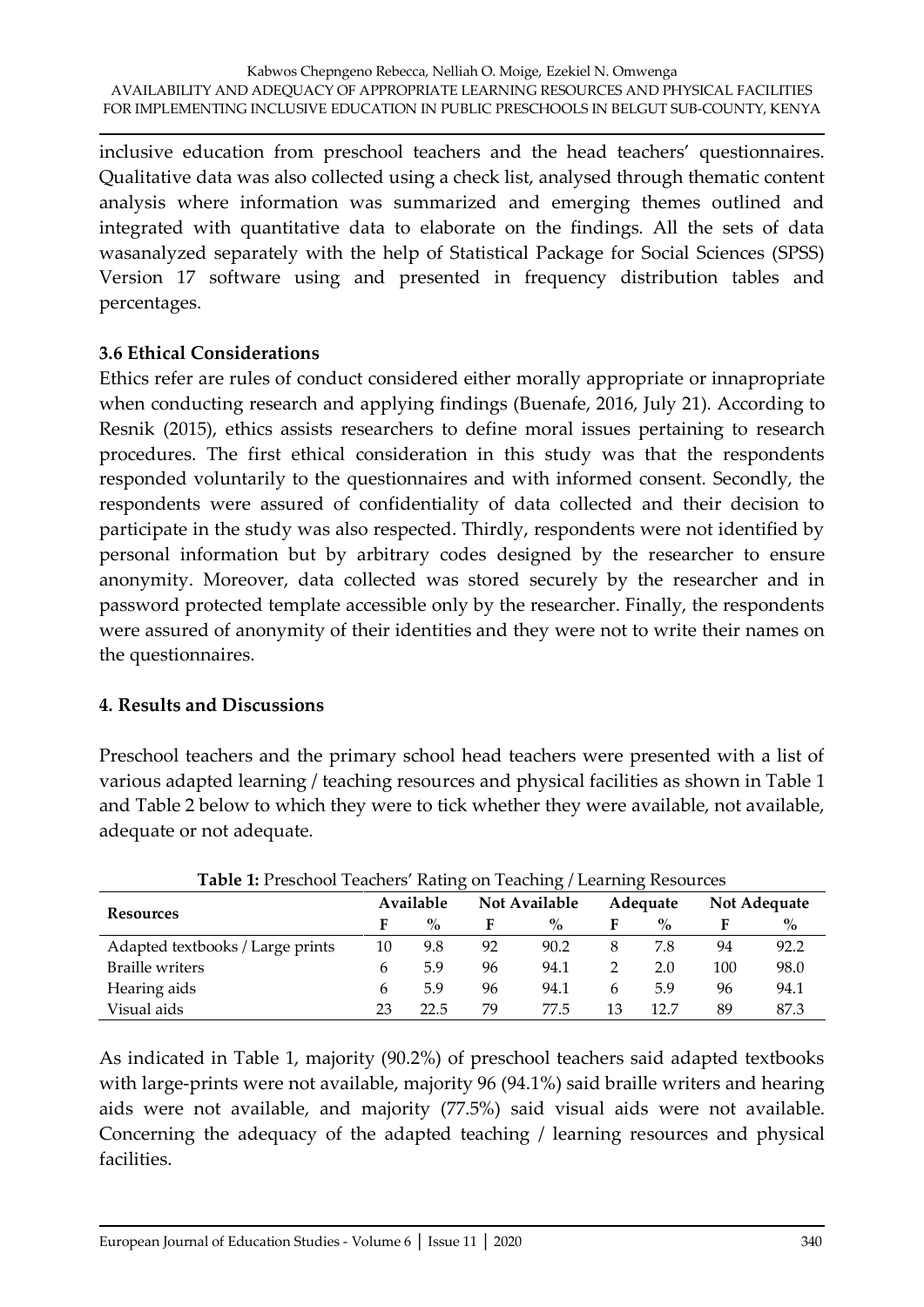Table 2 shows that only a small number (7.8%) of preschool teachers stated that the adapted textbooks with large-prints were adequate. Similarly, a small (2.0%) of preschool teachers said that braille writers were adequate, (5.9%) said hearing aids were adequate, and (12.7%) said visual aids were adequate.

| <b>Resources</b>                 | Available |      | <b>Not Available</b> |      | Adequate |      | Not Adequate |       |
|----------------------------------|-----------|------|----------------------|------|----------|------|--------------|-------|
|                                  |           | $\%$ |                      | $\%$ |          | $\%$ |              | $\%$  |
| Adapted textbooks / Large prints |           | 4.1  | 47                   | 95.9 |          | 0.0  | 49           | 100.0 |
| <b>Braille writers</b>           |           | 4.1  | 47                   | 95.9 |          | 0.0  | 49           | 100.0 |
| Hearing aids                     |           | 4.1  | 47                   | 95.9 |          | 0.0  | 49           | 100.0 |
| Visual aids                      | 8         | 16.3 | 41                   | 83.7 | 8        | 16.3 | 41           | 83.7  |

#### **Table 2:** Head Teachers' Rating on Teaching / Learning Resources

As shown in Table 2, majority (95.9%) of the head teachers said adapted textbooks with large-prints, braille writers, hearing aids were not available, and majority (83.7%) also said visual aids were not available.

Table 2 further indicates that all (100%) of the head teachers said adapted textbooks, braille writers, and hearing aids were inadequate. Further still, majority (83.7%)were of he opinion that visual aids were inadequate. This shows that majority of the public primary school heads were of the view that pre-primary schools lacked adequate adapted teaching and learning resources.

The researcher further conducted an observation to establish whether the adapted learning resources and physical facilities were available and adequate in the sampled preprimary schools and ticked as appropriate on the checklist.

| Availability and Adequacy Learning Resources<br>Available<br><b>Not Available</b> |    |                          |    |       |  |  |
|-----------------------------------------------------------------------------------|----|--------------------------|----|-------|--|--|
| Learning and school physical resources                                            |    | $\%$                     |    | $\%$  |  |  |
| Adapted textbooks                                                                 |    | 8.2                      | 45 | 91.8  |  |  |
| <b>Braille writers</b>                                                            |    | $\overline{\phantom{a}}$ | 49 | 100.0 |  |  |
| Hearing aids                                                                      |    | $\overline{\phantom{a}}$ | 49 | 100.0 |  |  |
| Visual aids                                                                       | 26 | 53.1                     | 23 | 46.9  |  |  |

**Table 3:** Researcher's Observation Rating on

As noted in Table 3, the researcher observed that majority (91.8) of pre-primary schools lacked adapted text books,all (100%) lacked braille machines, and hearing aids. Majority (53.1%) of pre-primary schools had visual aids. The absence of or inadequacy of these facilities have a negative influence in the execution of inclusive education in public preprimary schools, as these facilities were crucial for the learners with special needs to stay in mainstream pre-schools. When asked to comment on the challenges facing implementation of Inclusive Education, the head-teachers were quick to point out the lack/inadequate learning resources were a challenge. This they described and noted that it was largely due to inadequate funds.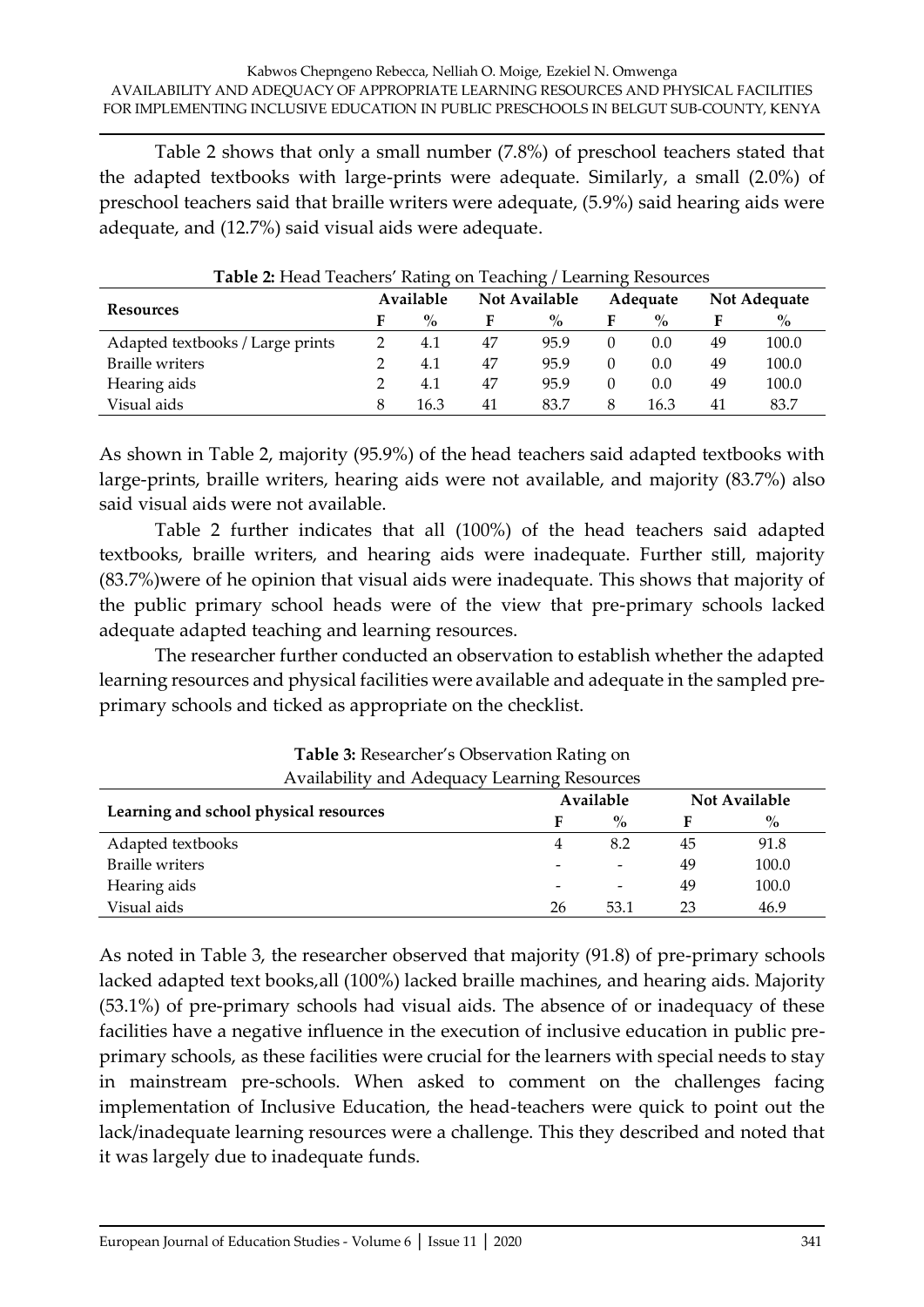The study findings of the three research tools correspond to those of Kirui (2014) that majority of the regular primary and special schools lacked special education resources. The status of inclusive in the mainstream schools reveal that teaching/learning are inadequate and are do not accommodate learners with special needs (Nyaigoti, 2013; Warui, 2014). Inclusive education provides equal educational opportunities to learners with special needs to develop social and practical skills that will prepare them for living and working in an inclusive society. Without adequate and adapted learning resources, inclusive education remains a challenge for learners with special needs.

## **5. Conclusions and Recommendation**

The study established that most of pre-primary schools in Belgut Sub-County lacked adapted textbooks, braille machines, visual aids, and hearing aids. Unavailability and inadequacy of teaching and learning materials, therefore, hampers proper implementation of inclusive education in pre-primary schools in Belgut Sub-County. The study recommends that the Ministry of Education should allocate adequate funds to preprimary schools to enable the head teachers purchase adapted learning resources for learners with disabilities.

#### **About the Author(s)**

Kabwos Rebecca Chepngeno is a PhD student at Kisii University, Kericho Kenya. Dr. Nelliah O. Moige, is a Lecturer and a Coordinator of Early Childhood Education and Development Department, Kisii University while Dr. Ezekiel Nyambega Omwenga is a Senior Lecturer in the Department of Curriculum, Instruction and Media.

#### **References**

- Adoyo, P. O., & Odeny, M. L. (2015). Emergent Inclusive Education practice in Kenya: Challenges and suggestions. *International Journal of Research in Humanities and Social Studies. 2*(6), 47-52.
- Ajoke, A. R. (2017). The Importance of Instructional Materials in Teaching English as a Second Language. *International Journal of Humanities and Social Science Invention*, 6*(9),* 2319 – 7714.
- Buenafe, J. M. R. (2016, July 21). *Ethical considerations in making a research*. Retrievd from [https://www.slideshare.net/janysshalom/ethical-considerations-in-making-a](https://www.slideshare.net/janysshalom/ethical-considerations-in-making-a-research)[research.](https://www.slideshare.net/janysshalom/ethical-considerations-in-making-a-research)
- Centre for Studies on Inclusive Education. (2018, May 20). *The UNESCO Salamanca Statement Supporting inclusion, challenging exclusion*. Retrievd from [http://www.csie.org.uk/inclusion/unesco-salamanca.shtml.](http://www.csie.org.uk/inclusion/unesco-salamanca.shtml)
- Chapman, R. (2018). *What is data analysis?* Retrieved from [https://limeproxies.com/blog/what-is-data](https://limeproxies.com/blog/what-is-data%20analysis-in-research-and-how-to-do-it/) analysis-in-research-and-how-to-do-it/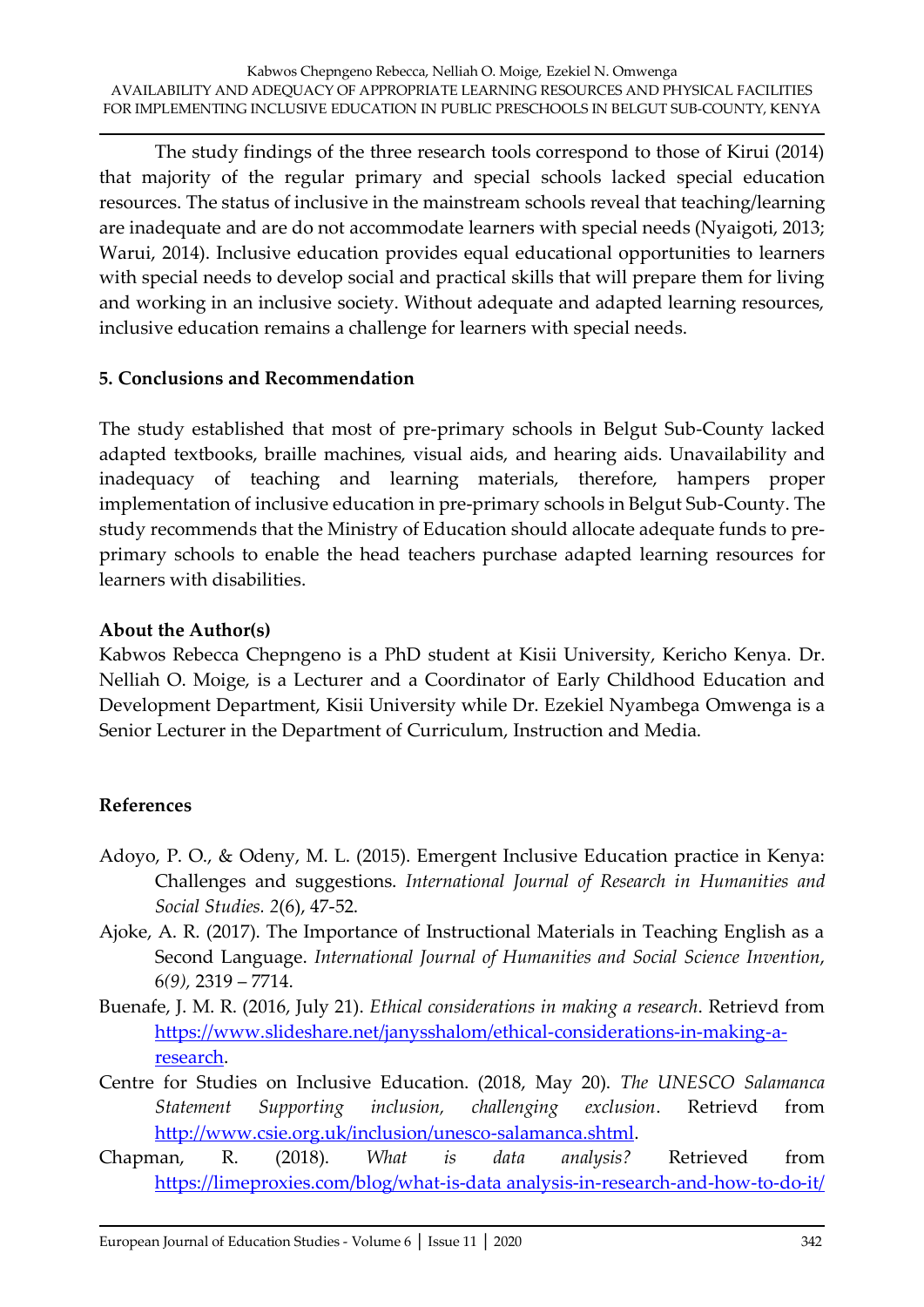- Chimhenga, S. (2014). *An assessment of the factors affecting the implementation of inclusive education for children with learning disabilities in Zimbabwean primary schools.* Masters Thesis*, University of South* Africa. Pretoria. Retrievd from [http://hdl.handle.net/10500](http://hdl.handle.net/10500%20/18876) /18876.
- Cox, P., R. & Dykes, M. K. (2001). *Effective classroom adaptations for students with visual impairments*. DOI 10.1177/004005990103300609.
- Glewwe, P. W., Hanushek, E. A., Humpage, S. D., & Ravina, R. ( 2011). School resources and educational outcomes in developing countries: a review of the literature from 1990 to 2010. Retrievd from [http://www.nber.org/papers/w17554.](http://www.nber.org/papers/w17554)
- Illinois Early Learning Project. (2015). *Inclusion in preschool classrooms.* Illinois, Author. Retrieved from [http://illinoisearlylearning.org/tipsheets/inclusion.htm.](http://illinoisearlylearning.org/tipsheets/inclusion.htm)
- Kanno, T., N. & Onyeachu, J. A. E. (2018). On instructional resources for teaching special needs children in Abia State, Nigeria. *International Journal of Technology and Inclusive Education* (IJTIE), 7(2), 1318-13.
- Katz, L., Teris & Schery, K. (2006) Including children with hearing loss in early childhood programs. *Young Children*, 61(1), 86–95.
- Kenya Institute of Education. (2006). *Early childhood development service standards guidelines for Kenya.* Nairobi.
- Kipkosgei, A. K. & Kabwos, R. C. (2016). *Factors affecting the implementation of pre-schools science curriculum in Kenya: A Case of Kericho Municipality, Kericho County Kenya.*  University of Kabianga*.*
- Kirui, D. K. (2014). *Challenges facing primary regular and special schools in the implementation of inclusive education in Langata District of Nairobi County*.Kenya: University of Nairobi.
- Kothari, C. R. (2008). *Research methodology: Methods and techniques.* New Delhi: Age International (P) Ltd.
- Krejcie, R. V., & Morgan, D. W. (1970). Determining Sample Size for Research Activities. *Educational and Psychological Measurement*, 30, 6-7-610.
- McCombe, S. (2019). *Descriptive research*. Retrievd from [https://www.scribbr.com/methodology/descriptive-research/.](https://www.scribbr.com/methodology/descriptive-research/)
- Ministry of Education, Guyana. (2016). *The importance of learning materials in teaching*. Retrievd from [https://education.gov.gy/web/index.php/teachers/tips-for](https://education.gov.gy/web/index.php/teachers/tips-for-teaching/item/2036-the-importance-of-learning-materials-in-teaching)[teaching/item/2036-the-importance-of-learning-materials-in-teaching.](https://education.gov.gy/web/index.php/teachers/tips-for-teaching/item/2036-the-importance-of-learning-materials-in-teaching)
- Ministry of State for Planning, National Development (2012). *Sessional paper No.10 of 2012 on Kenya Vision 2030*. Nairobi. Government printer.
- Mmbuji, Z. S. (2017). *The implementation of the national inclusive education strategy in primary schools in Morogoro Municipality, Tanzania.* University of Tanzania*.*  Zaituni Said Mmbuji corrected.
- Muna, A. (2014). *Teacher education for Inclusive Education in the Arab world: The case of Jordan*. Retrieved from<http://link.springer.com/article/10.1007/s11125-011-9203>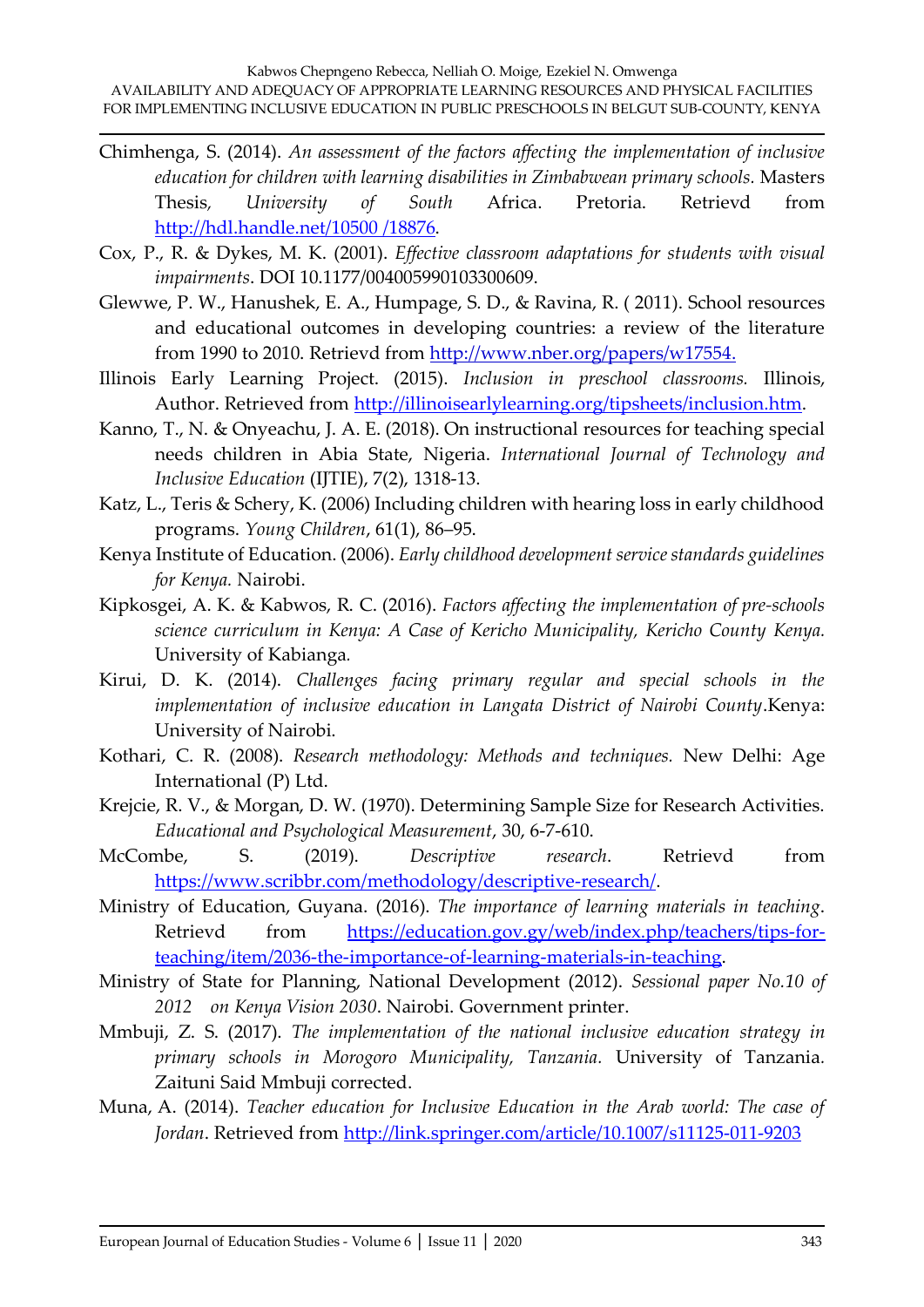- Mwita, M. M., Wairimu, G. M., &. Thinguri, R. W. (2014). Parental responsibility: Provision of teaching learning resources and participation of children living with disability in early childhood. *Journal of Education and Practice*. 5*(30,* 163-166.
- Njoka, N. K & Syallo, C. (2013). Special needs education: A review of legal and policy basis and their implications in Kenya. *Kenya journal of educational planning, economics and management,* 6 *(1).*
- Nyaigoti, A. P. (2013). *Institutional factors influencing implementation of Inclusive Education in public primary schools in Rigoma Division, Nyamira County*. Kenya: Masters Thesis. University of Nairobi.
- Okongo, R. P., Ngao, G., Rop, N. K., & Nyongesa W. J. (2015). *Effect ofavailability of teaching and learning resources on the implementation of inclusive education in pre-school centers in Nyamira North Sub-County, Nyamira County, Kenya*. *Journal of Education and Practice*. 6*(3)5.*
- Ponce, O., A. & Maldonado, N. P. (2015). Mixed methods research in education: Capturing the complexity of the profession. *International Journal of Educational Excellence.* 1*(1),* 111-135.
- Resnik, D. B. (2015). *What is ethics in research & why is it important*. Retrievd from [https://www.niehs.nih.gov/research/resources/bioethics/whatis/index.cfm.](https://www.niehs.nih.gov/research/resources/bioethics/whatis/index.cfm)
- Travers, J. et al. (2010). *Addressing the challenges and barriers to inclusion in Irish schools.* St. Patricks College.
- Underwood, K. (2013). *Everyone is welcome: Inclusive early childhood education and care*. Ontario: Ryerson University. [https://www.edu.gov.on.ca/childcare/Underwood.](https://www.edu.gov.on.ca/childcare/Underwood)
- UNESCO (2017). *The Global Education 2030*. Retrieved from <http://www.unesco.org/new/en/santiago/education-2030/>
- UNESCO (1994). *Salamanca Declaration and Framework for Action*. Salamanca, Spain.
- UNESCO (2008, November 25-28). *Inclusive Education*: *The way of the future, Geneva, Switzerland. Retrievd from*  [http://www.ifa.de/fileadmin/pdf/abk/inter/unecoice8rep.pdf.](http://www.ifa.de/fileadmin/pdf/abk/inter/unecoice8rep.pdf)
- UNICEF (2018, July 16th). *Teaching through creative assistive technology.* Retrieved from [https://www.unicef.org/northmacedonia/stories/teaching-through-creative](https://www.unicef.org/northmacedonia/stories/teaching-through-creative-assistive-technology)[assistive-technology.](https://www.unicef.org/northmacedonia/stories/teaching-through-creative-assistive-technology)
- Wachira, S. W. (2012). *School based factors influencing effective implementation of inclusive education in public primary schools in Kikuyu District*. Kenya: University of Nairobi.
- Wanjohi, A, M. [\(2019,](https://www.schoolsnetkenya.com/challenges-facing-inclusive-education-in-developing-countries/) January 3). *Challenges facing inclusive education in developing countries.*
- Warui, G. L. S. (2014). *Use of instructional materials in facilitating classroom interaction in pre-primary schools education centers in Juja zone, Kiambu County*. Kenya: Kenyatta University.
- Zulu, P. D. (2014). *Preparedness of the mainstream primary school teachers in implementing inclusive education policy in Nongoma Circuit, KwaZulu-Natal*. South Africa: University of South Africa.